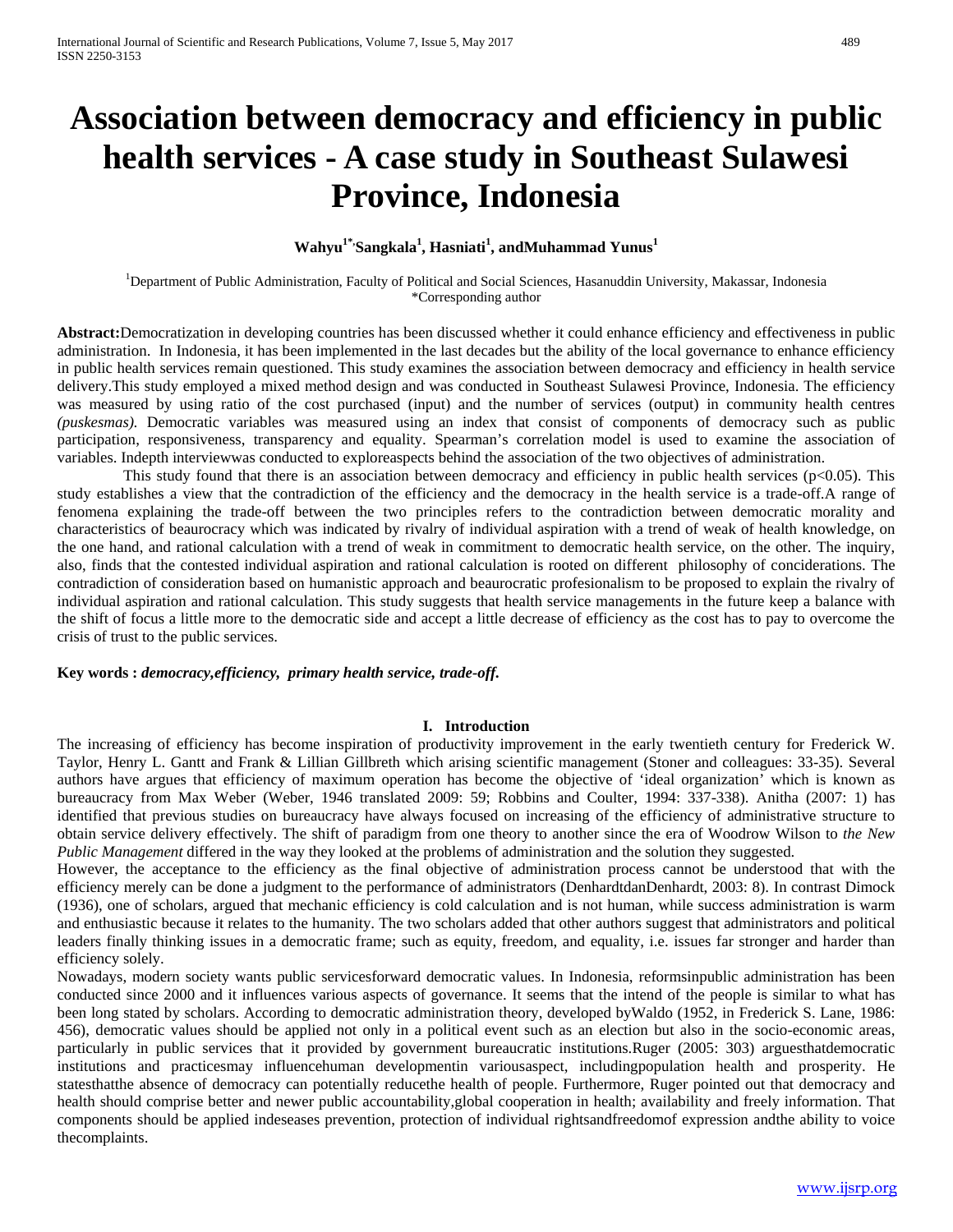The application of democratic values in to administration has been discussed in the literature. Authors have argued such as Blühdorn(2006: 71) reveal that 'there is an acute awareness that in many contexts theideals of democratic governance and efficient governance are mutually obstructive'. At the same time, Box(2001: 612) and colleagues state that The Brownlow Commission of the US President's Committee (1937) describes that 'efficient management in a democracy is a factor of peculiar significance'.

There are components democraticy, namely publicparticipation, responsiveness, transparency and equality. Participation is one of the most frequent called values (e.g. Callahan, 2007;Winfried Steffani, 1973 quated by Ingolfur Blühdorn, 2006: 75;Lynn M. Morgan, 2001, Barber, 1984 quated by Robert B. Denhardt & Jannet V. Denhardt, 2000: 552; Laurence J. O'Toole, Jr., 1997). Responsiveness as the democratic valueis described by authors (e.g. Glass & Newall, 1992 quated by Yang and Callahan, 2007; Richard Child quated by Richard Box andcoleagues, 2001; Robert Dahl quated by Martin Gillens, 2005 andWasim Al-Habil (2010). Equality is also included as the democratic value (e.g. Dwight Waldo (1986 in Frederick S. Lane, 1986), Anne Mills (1995), Frank Hendriks & Pieter Tops (1999), B. Guy Peters (2004), IngolfurBlühdorn (2006), David M. Cutler (2002).

Ebrahim Fakir (2005: 1) noted that there is tendency to make equal on the notions of democratic indicators which comprise right, responsiveness, representation, accountability, tranparency, participation, and voice.Some authors pose the tensions between efficiency and democracy in different perspectives especially for democratic values. As Ingolfur Blühdorn(2006: 75) noted that:

*Whilst in a broader sense, ... authors are all exploring the relationship between democracy and efficiency, they are in fact all talking*  about very different issues. Steffani sets the concept of efficiency against that of participation. Okun, and also Ladwig, when *highlighting that "the first virtue of economy and administration is efficiency," whilst "the first virtue of democracy is equality", are positioning efficiency against equality.*

Early efforts in enquiry the association of efficiency-democracy in public services indicated different results. An investigation by Steven R. Beckman,John P. Formbyand W. James Smith(2003) found that equity decreasing efficiency (conflict).At the same time, David M. Cutler (2002) reported that there is trade-off between equality in health and efficiency.By contrast, a study by Mildred Warner and Amir Hefetz (2002) found that market based services increasing efficiency (sinergic), as Milena Neskova and David Guo (2009) in their study got the result that public participation leads to better organizational performance in terms of effectiveness and efficiency. This study aimed to examine the relationship between democracy and efficiency. It is carried out to answer questions: Is there any correlation between democratic services in Puskesmas and the organizational efficiency? What is the tendency of association between efficiency and democracy (sinergistic or conflict)? How could the association between the two objectives be explained? To answer the questions, this study develop enquiry with two approaches; quantitatively in determining the association

### **II. Method**

This study used a mixed method design, combining both quantitative and qualitative approaches. The quantitative method was used to examine the association between democracy and efficiency. Qualitative approach, on the other hand, was used to explore the reasons for the inverse relationship between democarcy and efficiency. The efficiency was measure by using a ratio of the cost purchased by community health centre*(puskesmas)* in year 2013 as input, and the number of services reached by the health centers in the same year as output.The costs covering both from the national and the local budget, while number of services comprising preventive, promotive, and currative health activities; the two are calculated and compared to yield the unit cost of services which describe efficiency in the health centers. The democratic services, on the other hand, refer to the application of items of the democratic index relevant to health services. The index were developed from four democratic values (participation, responsiveness, equality, and transparency). A combination of the fourth have shaped index of democratic health service in the study location. Spearman's correlation model is used to examine the association of variables, whilst qualitative informations are analyzed to explain fenomena behind the association of the two objectives of administration.

Urban areas of Southeast Sulawesi Province were determined as study location wheretheyare inhabited by the urban carracterized community with higher formal education, easier access to the information, and higher awareness of civil rights. All 32 community health centres (CHC)in two citieswere included in this study, which are all community health centers located in Kendari and Baubau, the two cities in the province with the characteristics described above.

Secondary data were collected from the health profiles, activity and budget plan, and routine reports to obtain the ammount of operational costs and the number of services. Comparing the two yielded the unit costs to determine the efficiency.Interview with management of puskesmas is conducted to know number of democratic index applicated. Saveral documents are seen to confirm the answer, such as letter inviting people representation on a meeting, name list of attending, report on public meeting, filled questionaire of survey on service satisfaction.An indepth interview was carried out with some informen (management of puskesmas, position holder in City and Province Health Offices, and a scholar from a health school).

## **III. Results**

The results cover the ammount of expense and the number of services in 32 puskesmases and calculate them to gain unit cost to describe the efficiency. In 2013, all puskesmases have three funding sources; the Health Operational Cost to finance the promotive and preventive activities, and the Community Health Assurance to fund the currative one (central government), while another one is Puskesmas Operational Cost to activate the routine activities (local government). Number of services is obtained from all program activities that comprise medical treatment, mathernal and childhealth, family planning, immunization, nutrition, disease control,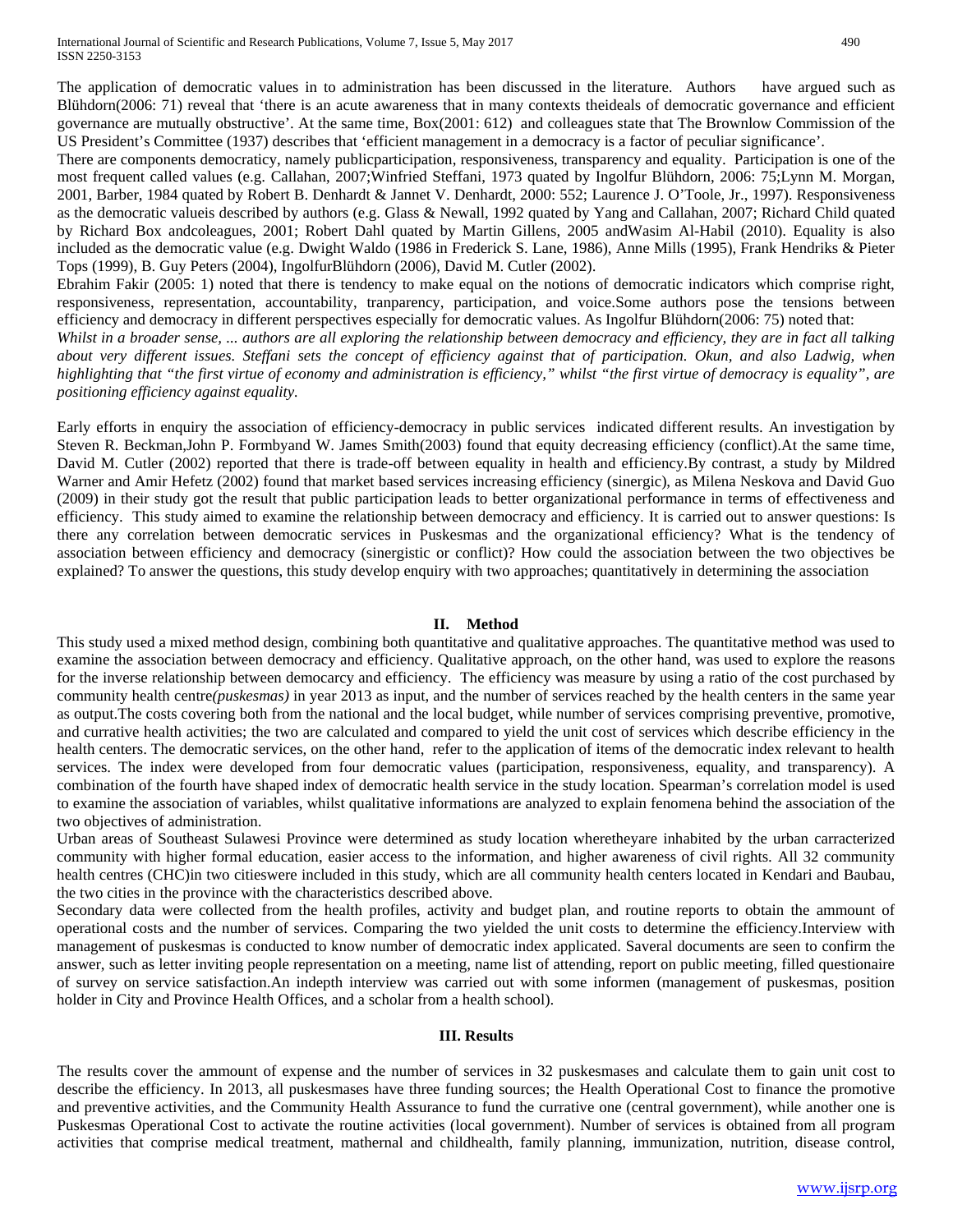environmental health, health education, school health, and teeth &mouth health.Democratic level is number of democratic index applied in the services. Total indexes of 31 are developed from fore democratic values (public participation: 8 items, responsiveness: 9 items, transparency: 7 items, equality: 7 items).

Statistics of total costs purchased by each puskesmas and total services reached by the health institutions yield the unit cost of services, whilst number of item on index of democracy implemented describe the level of democratic health services. Tabel 1 show the statistics.

| No                                                  | Puskesmas          | Unit cost of | <b>Application of Index</b> |  |  |  |  |
|-----------------------------------------------------|--------------------|--------------|-----------------------------|--|--|--|--|
|                                                     |                    | services     | of Democracy                |  |  |  |  |
| 1                                                   | Nambo              | 24.374       | 17                          |  |  |  |  |
| 2                                                   | Abeli              | 17.222       | 13                          |  |  |  |  |
| 3                                                   | Poasia             | 21.334       | $\overline{11}$             |  |  |  |  |
| 4                                                   | Mokoau             | 16.036       | 8                           |  |  |  |  |
| 5                                                   | Lepolepo           | 17.229       | $\overline{11}$             |  |  |  |  |
| 6                                                   | Jatiraya           | 22.446       | 14                          |  |  |  |  |
| 7                                                   | Wuawua             | 11.867       | 14                          |  |  |  |  |
| 8                                                   | Perumnas           | 20.104       | 10                          |  |  |  |  |
| 9                                                   | Mekar              | 16.008       | 14                          |  |  |  |  |
| $\overline{10}$                                     | Kemaraya           | 20.641       | 13                          |  |  |  |  |
| $\overline{11}$                                     | Benubenua          | 11.006       | 13                          |  |  |  |  |
| $\overline{12}$                                     | Kandai             | 35.416       | 23                          |  |  |  |  |
| 13                                                  | Mata               | 13.370       | 13                          |  |  |  |  |
| 14                                                  | Puwatu             | 22.044       | $\overline{12}$             |  |  |  |  |
| 15                                                  | Labibia            | 17.629       | 18                          |  |  |  |  |
| 16                                                  | Wolio              | 20.165       | 19                          |  |  |  |  |
| 17                                                  | Bataraguru         | 22.121       | 19                          |  |  |  |  |
| 18                                                  | <b>Bukit Wolio</b> | 24.637       | 18                          |  |  |  |  |
| 19                                                  | Betoambari         | 21.732       | $\overline{17}$             |  |  |  |  |
| 20                                                  | Meomeo             | 18.038       | 9                           |  |  |  |  |
| 21                                                  | Wajo               | 20.019       | 13                          |  |  |  |  |
| 22                                                  | Melai              | 31.843       | 20                          |  |  |  |  |
| 23                                                  | Katobengke         | 33.256       | 21                          |  |  |  |  |
| 24                                                  | Waborobo           | 39.732       | 24                          |  |  |  |  |
| $\overline{25}$                                     | Sulaa              | 37.267       | 21                          |  |  |  |  |
| 26                                                  | Lakologou          | 27.270       | 22                          |  |  |  |  |
| 27                                                  | Kadolomoko         | 26.985       | 22                          |  |  |  |  |
| 28                                                  | Liwuto             | 33.605       | $\overline{17}$             |  |  |  |  |
| 29                                                  | Bungi              | 23.607       | 22                          |  |  |  |  |
| 30                                                  | Kampeonaho         | 40.856       | 19                          |  |  |  |  |
| 31                                                  | Lowulowu           | 20.250       | $\overline{20}$             |  |  |  |  |
| 32                                                  | Sorawolio          | 33.286       | $\overline{25}$             |  |  |  |  |
| Source: DHO Kendari and Baubau, and puskesmas, 2013 |                    |              |                             |  |  |  |  |

**Tabel 1. Unit Cost and Index of Democracy**

Determining 95% confidence-level, Spearman's correlation test result in alfa 0.000, showing that nul hypothesis (there is no correlation between democracy and efficiency) is rejected. The two-tailed examination demonstrate that efficiency and democracy in primary health services influences each other. The statistical test, also show the strength of association verbally since correlation is aneffect size.Correlation coefficient of 0.723 and with using the guide that Evans (1996: 47) suggestsstates that efficiency and democracy in health services is in strong correlation. Table 2 demonstrate the results of the two tailed of Spearmans' correlation test.

## **Table 2. Results of Spearmans' Correlation Test**

|                                                                                                                                                                                                                                                                     |                |           | Correlations                   |           |           |                                                                                                                                                                                                  |
|---------------------------------------------------------------------------------------------------------------------------------------------------------------------------------------------------------------------------------------------------------------------|----------------|-----------|--------------------------------|-----------|-----------|--------------------------------------------------------------------------------------------------------------------------------------------------------------------------------------------------|
|                                                                                                                                                                                                                                                                     |                |           |                                | Efisiensi | Demokrasi |                                                                                                                                                                                                  |
|                                                                                                                                                                                                                                                                     |                | Efisiensi | <b>Correlation Coefficient</b> | 1.000     | .723      |                                                                                                                                                                                                  |
|                                                                                                                                                                                                                                                                     |                |           | Sig. (2-tailed)                |           | .000      |                                                                                                                                                                                                  |
|                                                                                                                                                                                                                                                                     | Spearman's rho |           |                                | 32        | 32        |                                                                                                                                                                                                  |
|                                                                                                                                                                                                                                                                     |                | Demokrasi | <b>Correlation Coefficient</b> | $.723***$ | 1.000     |                                                                                                                                                                                                  |
|                                                                                                                                                                                                                                                                     |                |           | $Sig. (2-tailed)$              | .000      |           |                                                                                                                                                                                                  |
| Scattergraph on figure 1 sho  <br>$\mathbf{r}$ , and the contract of the contract of the contract of the contract of the contract of the contract of the contract of the contract of the contract of the contract of the contract of the contract of the contract o |                |           |                                | 32        |           | $_{32}$ alth service delivery in puskesmas with linear<br>$\mathcal{L}$ , and the set of $\mathcal{L}$ and $\mathcal{L}$ and $\mathcal{L}$ and $\mathcal{L}$ and $\mathcal{L}$ and $\mathcal{L}$ |

pattern. It demonstrates a pattern that purce Results of Statistical Test (SPSS), 2015.

**Source: DHO Kendari and Baubau, and puskesmas, 2013,**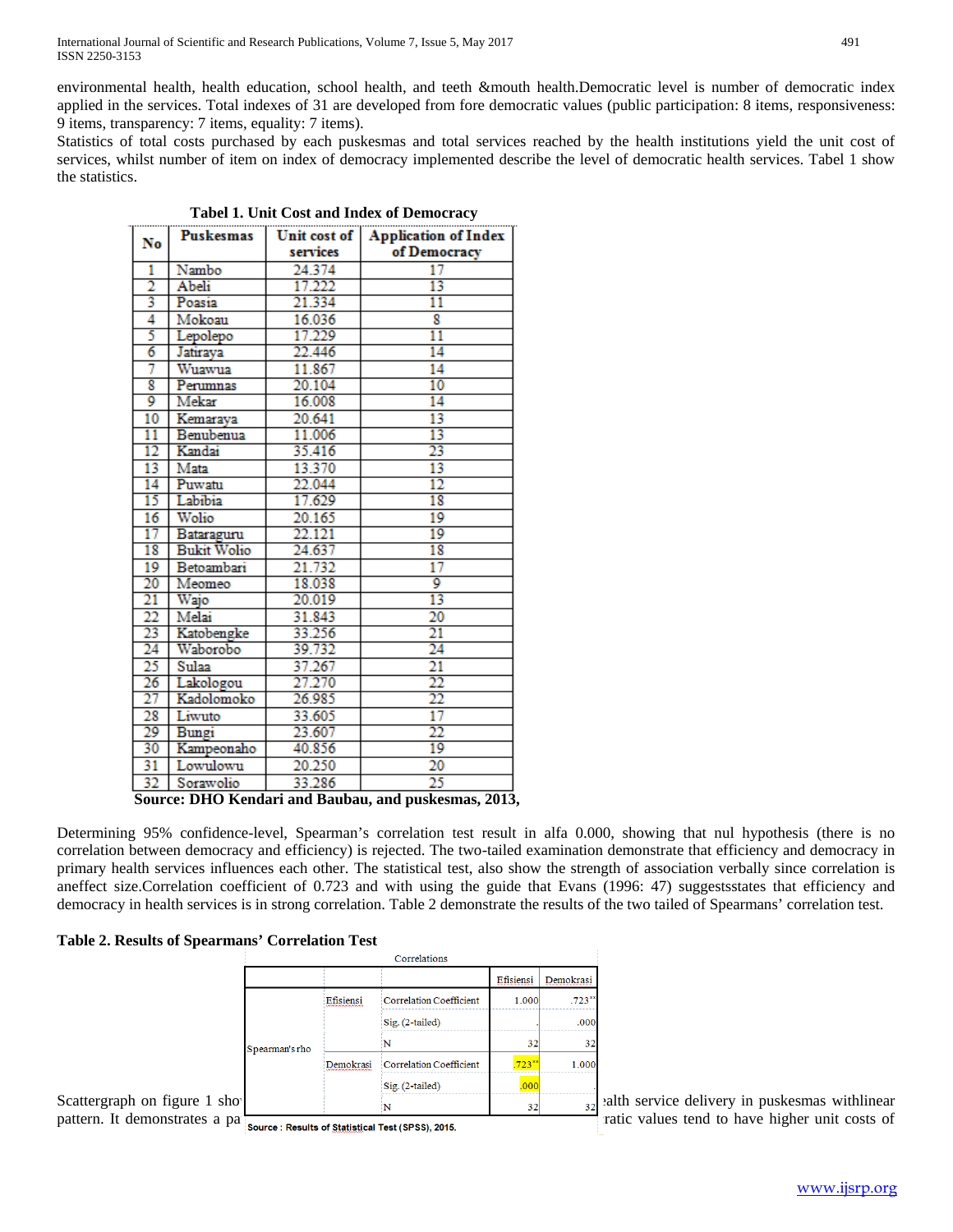International Journal of Scientific and Research Publications, Volume 7, Issue 5, May 2017 492 ISSN 2250-3153

health services or lower efficiency. By contrast, puskesmases with lower implementation of democratic values tend to have lower unit costs or higher efficiency.



Figure 1. Linearity of efficiency and democracy in health service Source: Research data on puskesmas in study location, 2013,

Important points from the informenin relates to the exixt conflict between the effort to reach efficiency, on the one hand, and the democracy of primary health services, on the other, describe the contradiction as well.Points of informen'sexperiencesthat describe the tensionare:

1. They are insisted to response to people aspirations, whilstthey should purchasethe money efficiently so that the entire program can be funded and the percentage of coverage targeted in a year can be seized.

2. The informen see that the two objectives are contradict each other. Puskesmas' services accomodate people's wants had been felt as contradiction with the effort to minimize operational costs. They are confuse, what objective shoud they give priority to.

3. There are opinions that number of services funded by the health operational cost without response to people aspirations tends to be higher than the performance with democratic services because the later approach carry out democratic steps with incresing fund using.

Informen's opinion and experience, then, illustrate aspect behind the conflict between act of determining operational costs purchased for each public health activity and the democratic health services. The main points of the statements describe some aspects refer to the existing competition of rational calculation and individual aspiration. The matter is seen from the following informen's opinion:

1. Efficient services are based merely on suppress the cost of a puskesmas' activitiy as low as possible and agree with the need, takes not any feeling except rational calculation, and refer to regulations. Differently, they consider civil rights, response to people wants, and other human values fora democratic services.

2. They experience a situation in which they behave contradiction, and it's never go easily. They determine the health activities without participation is far different with that of accept people involvement. The first method needs lower use of time and fund, while the seccond require higher use of steps of activities, time and money.

3. They feel that the contradictions often complicate them to choose the priority activities because there are many groups of people (housewifes, non-governmental organizations, students, prominent persons, inter-sectoral personnel) with different wants and reasons.

4. According to the informen, their puskesmases reach a lower performance because the cost which is genuinly allocated on staff transport to the field for promotive and preventive activities should be changged to fund steps of democratic activities(meeting with present prominent persons, attending discussion on development planning in every village, home visit on behalf of equity and equality in health coverage, etc.).

5. Some informen tell that people they serve see the priorities in a verry different way. Ten-house women group wants puskesmas allocate fund for transport and uniform for the health caders and free medication for their families, prominent persons want free medication for lower income people, students insist open forum, other civil groups demand home visit for equality in health coverage in corners of the cities in particular.

Furthermore, the informen's statements implying their tendency to operate all their activitieswith the bureaucratic features as government appliances. Saveral characteristics of bureaucracy emerged including the bureaucratic expertise, authority, and regulation. The reasons they tend to prioritize in facing the conflict situations appear from the statements that can be shortened as follow:

The informenclarified that they hold public health considerations in determining the health activities. Instead of allocate operational cost to carry out public meeting for consensus or workshop for health planning with publicparticipation, they tend to give priority to the health activities that could directly overcome the health problems their communities face. They stated that their priorities are the health interventions that contribute more significant to the reaching of maternal mortality ratio or infant mortality rate.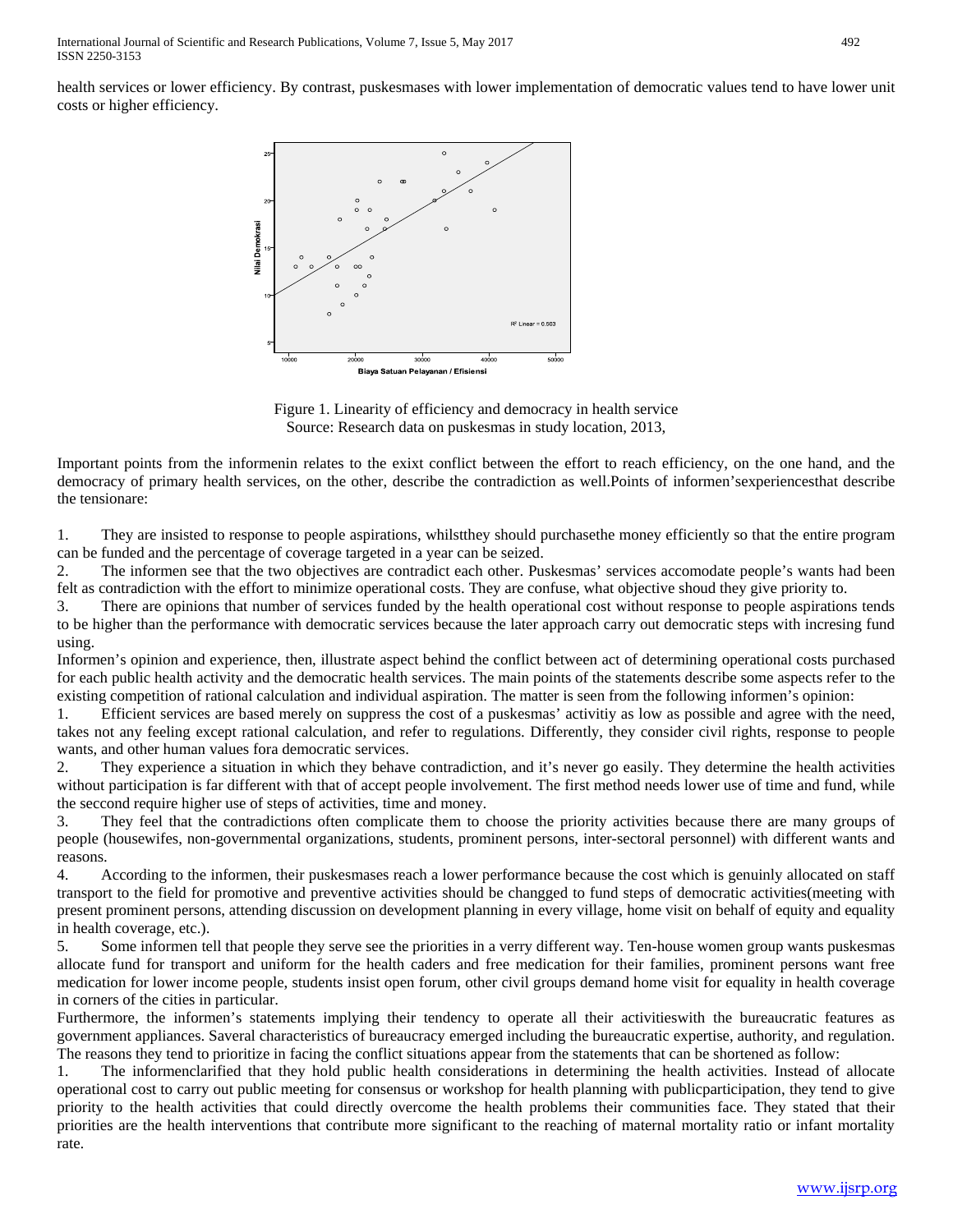International Journal of Scientific and Research Publications, Volume 7, Issue 5, May 2017 493 ISSN 2250-3153

2. They accept public participation and they listento the people with their wants in determining the puskesmas activities, but they asked important questions while interview are conducted; What is the position of my formal authority when facing people wants in the era of the democratic public services? Why should I decide budget allocation based on people wants when rational needs analysis from my professional perspective is differet with them, and I have to sign the document and take the accountability?

3. An informan who is a lecturer said that determining health activities is a routine work and it's based on the public health expertise and regulations. In the condition of lower coverage of birth handling by health professional, higher malnutrition, and problem with diseases can be prevented by immunization, management of puskesmases will give priority to address the problems. The decisions should be based on the instruction of puskesmas operational cost. Therefore, implementing democratic services with some steps of meeting to build consensus or more responsive to many groups of people will need more time and financial resource.

#### **IV. Discussion**

The main results quantitatively and qualitatively direct the discussion to be more accurate with the opposite relation between democracy and efficiency in primary health services. The contradiction refers to the existing conflict in applying the two objectives in the health service delivery that is experienced by the managements of puskesmases. In addition, the discussion comprises interpretation on the data and information, and deepen aspects behind problematic association between applying efficiency and democracy simultaneously.

#### **Contradiction of Democracy-efficiency in Health Services: Dilemma, Paradox, or Trade-off?**

Understanding the contradiction, it is important to use terminology from Wright (1997) or terms advocated by Christopher Pollitt  $\&$ Geert Bouckaert (2000)as they have been quated by Flinders (2006: 168). They advise the difference among the terms with the possibility of precision to see the problematic relation. A Trade-off is described as a classic *zerro-sumgame*, and is defined as a situation in which obtaining anobjective, or dissapearing a problem, then it has detracted saveral qualities desired on another, unavoidably. A dilemma is defined as a *lose-lose situation*in which is a trade-off with the situation stil negative what option is chosen. A paradox is something seen a glanceas incompatible or wrong, but the fact contains a logic or a truth. A trade-off means a zerro sumgame, a dilemma is a lose-lose situation, and a paradox is a *possitive sum-game*.

The results of this study show that the association between democracy and efficiency in primary health servicesis a trade-off. The trend as it shown in figure 1 demonstrate that some puskesmases applying higher democratic services tend to have lower efficiency, whilst some other who implement lower democratic services tend to have higher efficiency. The gain in one of the two objectives tend to reduce the other, or in other words, the association of democracy-efficiency in health services is in zerro-sum game. The data show the trade-off, and do not a dilemma in a lose-lose situation, or a paradox in a possitive-some game either. The next will discuss three of fore democratic values (**participation**, **responsiveness** and **equality**) since **transparency** is more likely not to be associated with efficiency as a result of identification of the trend between the two with a scatterplot graph.

The qualitative data strengthen the interpretation since the informen experience the situation that using financial resource efficiently to reach the coverages of puskesmas activities targeted per year with the trend of reducing level of democraticservices. They stated that they confuse what objective they should givepriority to, when they are insisted to apply democratic services with responsive to people wants, accomodative to participation, andattentive to the equality of services. At the same time, puskesmas operational cost tend to result in higher number of health services without response to people aspirations. Reaching higher performance with reducing democratic practices, confusing to prioritize one of the two objectives, and ignoring one of the two objectives result in higher gain in the other, indicate the situation of *zerro-sum game*, and not *lose-lose situation,* or *possitive-sumgame* either.

The result semms to beparallelwithIngolfurBlühdornand Uwe Jun (2006: 7-8) who describe the contradiction that 'democratic structures tend to be inefficient and efficiency structures tend to be undemocratic'. Its possibly that the result is a case exemple ofIngolfur Blühdorn (2006: 71) who reveal that '.....theideals of democratic governance and efficient governance are mutually obstructive'.Other scholars have given attention on the relation between each democratic value and the efficiency.Denhardt and Denhardt (2006: 19-20) note the existing contradiction between desire to reach efficiency and commitment to run one of values in the democratic frame, i.e. responsiveness. The conflict seems to be mapped out when they state that while long debate about politics and administration, and also democracy and bureaucracy, public managers are encountered the conflict of efficiency and responsiveness. In addition, Blühdorn(2006: 75) explain that while Steffani see the efficiency against participation,Okun, and also Ladwig, are positioning efficiency against equality.

The finding that efficiency and democracy in primary health care tend to be conflict is consistent with David M. Cutler's (2002: 904- 905) study result in a larger scale of inquiry; i.e. hospital service. He reports that reform on health care and medical services has more than a trade-off. In the medical services, its not only equality and efficiency in the posistion of conflict, but both are hostages of the increase of nursing cost.

Based on discussion above, this study lift proposition 1 (minor):

'Contradiction in the implementation of efficiency and democracy in the front line of health services is a trade-off with the pattern that the higher gain in democratic services tend to be followed by the lower reach of efficiency, or vice versa.'

## **Democratic and Efficient Health Services: The Rivalry of Rational Mechanic Calculation and Individual Democratic Aspiration**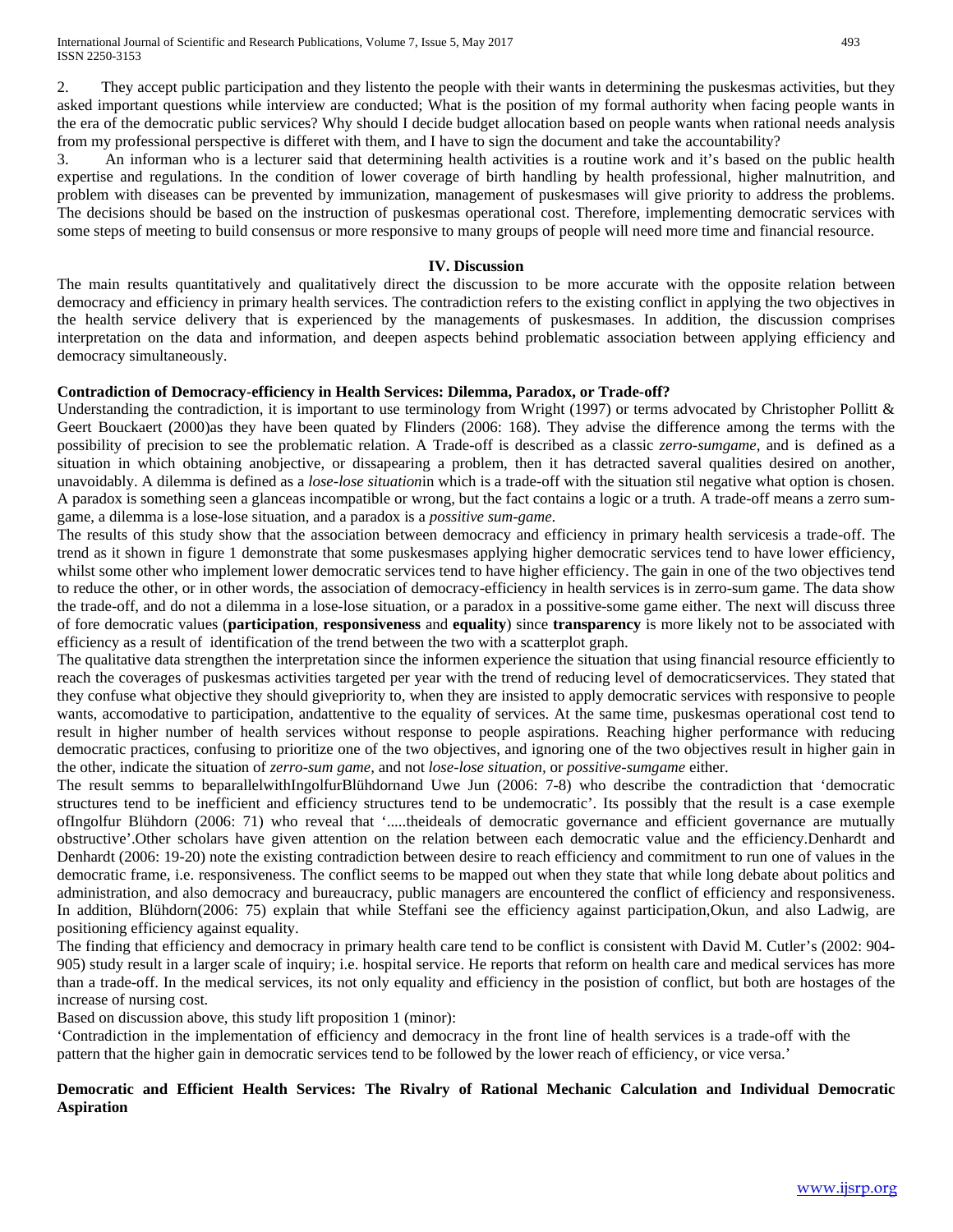#### International Journal of Scientific and Research Publications, Volume 7, Issue 5, May 2017 494 ISSN 2250-3153

Continued inquiry then is focused on the reasons of the conflict to understand more the trade-off between efficiency and democracy in the primary health care.The experiences of the informenindicate that the trade-off is caused by the existing tension between professional skills of management of puskesmas,on the one front,and the freedom of the people to express their wants, on the other front.It seems that priorities of health activities in the health centers are determined by involving competition between the urge to run their public health expertise and to apply democratic services with response to the aspirations of many individuals.

From their skill side, they tend to choose a priority based on the health knowledge that the activity is a closer intervention to address a health problem and allocate the fund as minimum as possible. From their urge for democratic services, they tend to response to the wants of many individuals. The contradiction is mirrored from the statement: 'Efficient services are based merely on suppress the cost of an activitiy as low as possible and agree with the need, takes not any feeling except rational calculation, and refer to regulations. Differently, we consider civil rights, response to people wants, and other human values for a democratic services'.

Another informan tells that democratic services especially in accomodate people participation needs more steps of activities, time, and fund since making concensus related to determining types of puskesmas' activities is never reached easily. They also say that it is quite different when there is not any insisting for democracy yet in the past time that they determine the health activities without people participation, so that they used fund fewer in planning puskesmas' activities. Another statement tells that democracy complicate their position when they have to confront with many individuals or groups of people with different wants and reasons.

Some informen tell an important information that genuinly the puskesmas operational cost is allocated for transport of the staff to the field for promotive and preventive health activities. However, they must allocate it to fund saveral steps of democratic activities such as meeting with prominent persons, attending discussion on development planning in every village, home visit on behalf of equity and equality in health coverage, etc. They argue that without giving attention to participation, responsiveness and equality in health services, they can allocate the fund directly to the field act of health activities such as services delivery in immunization, health of mother and children, improvement of nutrition, sanitation, etc.

Prominent person of a group of housewife, head of village, religion, personel of government intersectors, person of student or other civil groups seems to represent individuals in democracy who want puskesmases implementing democratic services. On the other hand, management of puskesmas usual run their duties in rational bureaucratic routine with professional skills and authority based working. Tension then raise as a result from the rivalry between individual democratic aspiration and rational mechanic calculation.

One important thing is that the people with hard insist for different priorities of puskesmas' activities seems to have less health knowledge, whilst personel in management of puskesmases tend to hold their proffesional skills with lack of commitment to democaratic services. The statement the personel of puskesmas look that 'the people they serve see the health priorities in a verry different way'and 'many individuals with different wants and reasons' indicate lack of health knowledge of the people they serve. On the other hand, the personel of puskesmas who think and go back to the idea to work like in the past time before the health reform and democratic era demonstrate the tendency to carry out the services with lack of commitment to democracy.

Looking at the literature knowing thatauthors reveal that democracy contains at least three values: firstly, individual is the main humanity value; secondly, democratic morallity states that human are created equally; thirdly: democratic morallityemphasyis wide participation among citizen. In contrast, from bureaucracyside: firstly, there is needs to unite many individual works to reach an objective; secondly, bureaucratic sistem is structured hierarchycal; thirdly, bureaucratic organization assumed that power and authority flow from the top to the bottom instead of the opposite(Waldo, 1952 in Lane, 1986 andDenhardt&Denhardt, 2006: 19).

The competition between individual democratic aspiration and the orientation to the needs of many individual that 'beyond the capacity of single individual' from Denhardt and Denhardt (2000) may obtain a case sample in the fenomena of the shift of determining primary health activity in puskesmas from sellecting activities by a single planer to determining them through a more democratic process with listening to people proposals. Furthermore, the causal effect from the openness to the aspiration, polarization of the issue, and then difficult concensus because of interests, and culminate in increasing time and money may parallel with the scholars. An opinion from Callahan (2007: 54), for instance, in relates to deliberative and collaborative processes between government and the citizen states that the more open a process, the more polarized an issue.

Human social valuesare calledby the informenas the baseofconsiderationin accomodatingparticipation, responsiveness, danequality. Blühdorn (2006: 77-78) arguesthatall valuesrelatedto democracyarecenteredarround political *subject*or*Self*and that*Self*insists selfdetermination and self-realization asmanifestation ofotonomous*Self*, both individual autunomous*Self*and collective autonomous *Self*. This study usesthe wordsindividual democratic aspirationas a representation ofcombination ofpartisipation, responsiveness and equalityas the spirit of health servicesandasthe manifestation ofindividual human value andindividual development.

The experience of informentodetermine the health activities with involvement of a number of groups representative persons seems to be consistent with Ingolfur Blühdorn and Uwe Jun (2006: 8) that:

"The more a democratic system istrying to take into account the preferences articulated by its citizens at the inputside, the higher are the costs—monetary and nonmonetary—of the decisionmaking process, and the lower is responsiveness at the output side."

Therefore, what this study is trying to propose as proposition 2 (minor) is that:

What this study propose as proposition 2 (minor) is:

"The implementation of primary health services contains rivalry between individual democratic aspiration with lack of health knowledge, on the one front, and rational mechanic calculation with weak of commitment to democratic service, on the other front, culminated in the trade-off of democracy-efficiency".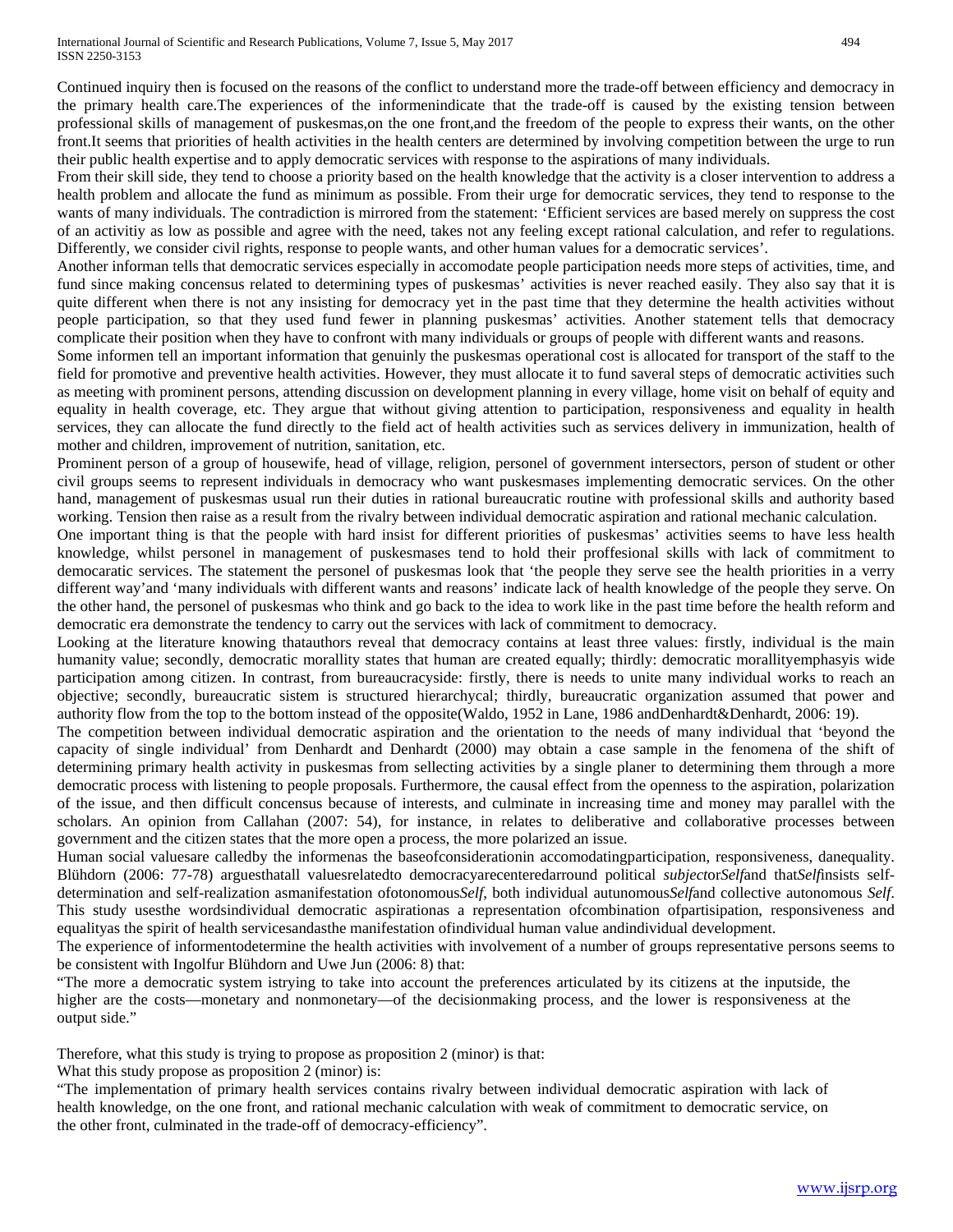### **Different Administration Practice**

Through the indepth interview, this study found that there is different approach between the idea to run democratic and efficient servicein the world of primary health care. The informen explanations state that 'they tend to give priority to the health activities that could directly overcome the health problems their communities face instead of allocate the operational cost to carry out public meeting for consensus or workshop for health planning with public participation'. In addition, they state that 'their priorities are the health interventions that contribute more significant to the decreasing of maternal mortality ratio and infant mortality rate'.

It seems that the idea to apply democratic values in essensial public service comes from the administration practice with aspirational humanistic approach, whilst the habbit to run efficient principle is rooted on the administration practice with proffesional bureaucratic approach.The quary shows indication that the rivalry of rational calculation and individual aspiration is more likely comes from different practices of administration. The former is a routine activity in the practice of bureaucratic professionalism, while the later is a relatively new trendof humanistic considerations. The clarificationfrom the informen that 'they tend to allocate puskesmas operationalcosts to fund the health activities that could directly overcome the health problemstheir community face instead of allocate it to carry out public meeting for consensus or workshop for health planning with public participation', demonstrates the different practices of administrations.

In addition, the rivalry of aspiration-calculation tends to relate with the competition between the right to voice the wants of the people from the democratic side and the formal authority from the bureaucratic side. The question of the informen: 'What is the position of my formal authority when facing people wants in the era of the democratic public services? Why should I decide budget allocation based on people wants when rational needs analysis from my professional perspective is differet with them, and I have to sign the document and take the accountability?' indeicates the existing tension between the authority from the practice of the bureaucratic proffessionalism and the aspiration from the practice of humanism based administration.

A consistent testimony comes from an informan that 'determining health activities is a routine work and it's based on the public health expertise and regulations,and that 'in the condition of lower coverage of birth handling by health professional, higher malnutrition, and problem with diseases can be prevented by immunization, management of puskesmases will give priority to address the problems. 'The decisions should be based on the instruction of implementation of puskesmas operational cost' strengthens the interpretation. Again, the individual democratic aspiration comes from the democracy with humanism considerations tends to be confrontingthe formal authoritycomes from the bureaucratic proffessionalism.

The strength of the meaning of individual democratic aspiration as center of insisting for participation, responsiveness, and equality sourced from the strength of respect to the existence of individual in the democratic processes. Denhardt and Denhardt (2006) tell that Dwight Waldo (1952) clarify about what he called individual development as the main objective of democratic political system.Meanwhile, contradiction of aspiration-calculation has been long predicted by scholar as DenhardtdanDenhardt (2003: 8) tell that Marshall Dimock (1936), describesdifferent spirit of the two ideaswith write that 'mechanic efficiencyis cold calculationandnot human, whilesuccess administrationiswarmandanthusiastic because it relates to human'.Dimock's view indicates the contradiction between rational calculation and human consideration.

Louis C. Gawthrop (1997) arguesthat 'the bureaucratic machinesandthe democracyrun on the differenttracks,depart from different stations andarriveon different destinations'. His view tends to be parallel with the finding of this study that there is contradiction felt by the management of puskesmas between determining the health activitiy and budget based on routinity with direction from the authority owner in the health organization hierrarchy and the people wants to do it with the spirit of participation, responsiveness, and equality. At the same time, Denhardt and Denhardt (2006) describe the contradiction as 'while democracy stresses participation and a bottom up decision making, bureaucracy appreciates efficiency, hierrarchy, and a topdown decission making'. The tendency among management of puskesmas seemsto be consistent with KweitandKweit (1984: 236) who statethatthe ideal bureaucracydescribed by Max Weber basedon the expertiseto reach efficiency. At the same time, bureaucratic decission makingdescribescentralization of authority. Therefor,there is no placefor participationin the ideal bureaucracy.

Therefore, this study proposes proposition 3 (minor):

"The rivalry between individual democratic aspiration and rational mechanic calculation pointedon as a trade-off in democracy and efficiency in the front line oh health service is rooted on different approach in administration practice, i.e. humanistic aspirationalism and bureaucratic proffesionalism.

Finally, a proposition (major) that this studi propose is:

"Contradiction of efficiency-democracy in primary health service is a trade-off which is explained by the exist of rivalry between individual democratic aspiration and rational mechanic calculation, and the competition is rooted from two different approachs in administration practice; i.e. humanistic aspirasionalism and bureaucratic proffesionalism".

### **V. Conclussions**

The results of this study show that there is significant correlation in the association of efficiency-democracy in the primary health services. A range of fenomena are found behind the troubled relationship between the effort to reach efficiency and democracy in the health services. The application of the two objectives of administration in the health institutions simultanously result in a trade-off. A higher efficiency gain in some puskesmasestends to be followed by a lower democracy level, or vice-versa for some other puskesmases. The trade-off is more likely be explained by the existing rivalry between the individual democratic aspiration and the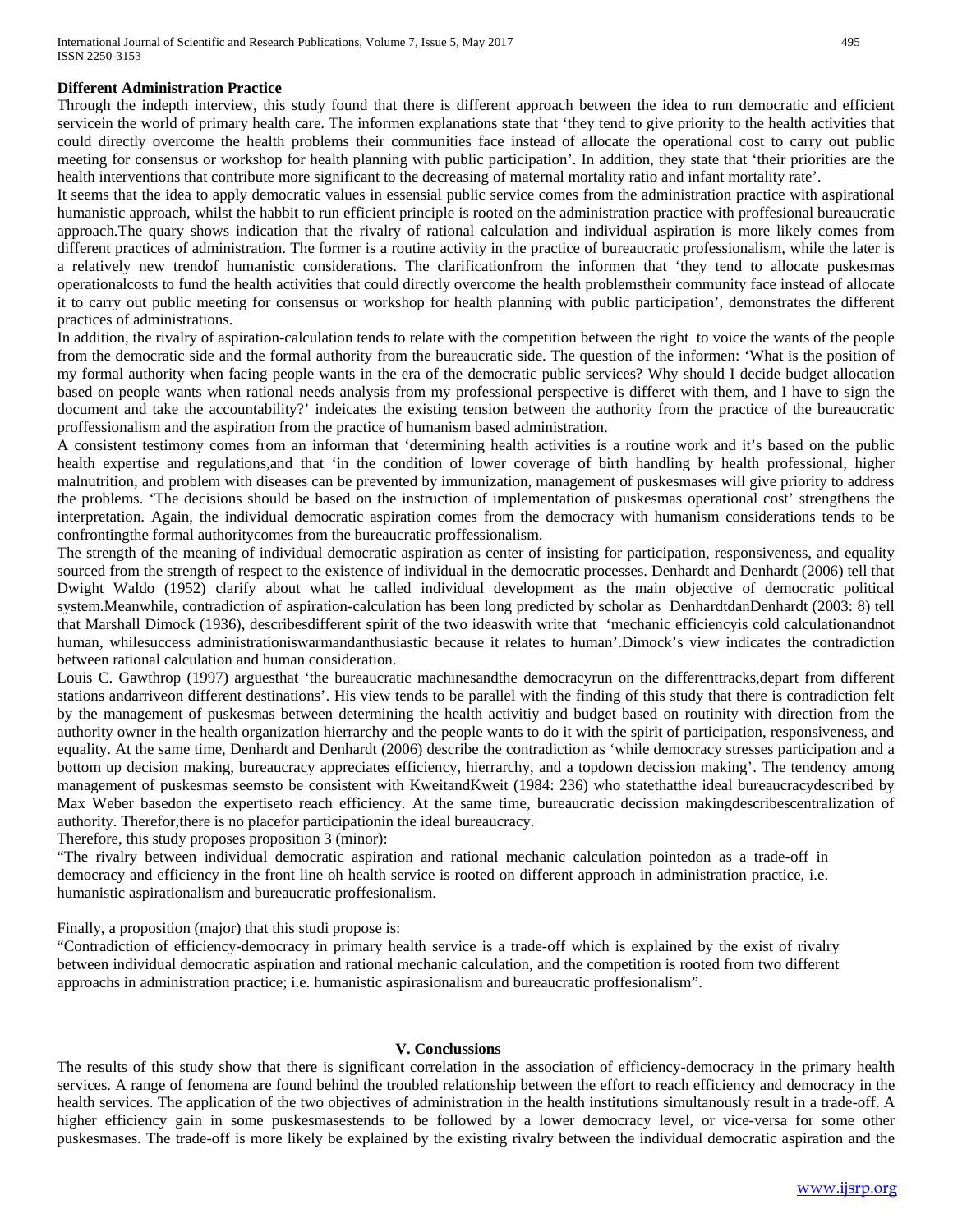We propose that administration practice in the future, in public service, and in the health service in particular, may keep the balance between the effort to reach efficiency and democracy with a little more shift to the democratic side. A little loose in efficiency should be viewed as the price must be paid to reduce the problem of trust to the government. We recommend that future study will develop the index of democracy in public service with a wider democratic values frame that can yield higher number of the item so that inferensial statistic may be applied to establish what democratic value is associated with organizational efficiency. In addition, there is need to evolve the efficiency measurein the primary health services in term of the input and the output.

## **V. References**

**Al-Habil, W. I.**,2010, *The Development of the Concept of the "one best method" in Public Administration*, Journal of Public Administration and Policy Research Vol. 2(6), December 2010: 96-102.

**Anitha, V.**, 2007, *Efficiency and Democracy*, Institute for Social and Economic Change, Working Paper No. 181: 1-32.

**Baubau City Health Service,** 2013, *ProfilKesehatan Kota BaubauTahun 2013*, Baubau City Health Service.

**Beckman, S. R., Formby, J. P. dan Smith, W. J.**, 2003,*Efficiency, Equity and Democracy: Experimental Evidence on Okun's Leaky Bucket*, Paper dariakademisiUniversity of Alabama dan University of Colorado at Denver disajikanpada the Conference on Growth, Equity and the Distribution of Income, East-West Center, Honolulu, Hawaii, July, 1994.

**Blühdorn, I.,** 2006, *Democracy, Efficiency, Futurity: Contested Objectives of Societal Reform*dalam*Economic Efficiency - Democratic Empowerment*, ed: IngolfurBlühdorndan Uwe Jun, Lexington Books a Division of Rowman & Littlefield Publishers, Inc., United Kingdom.

**Blühdorn, I. dan Jun, U.,**2006,*Reform-Gridlock and Hyper-Innovation: Germany, Britain and the Project of Societal Modernisation*dalam*Economic Efficiency – Democratic Empowerment*,ed: IngolfurBlühdorndan Uwe Jun, Lexington Books a Division of Rowman & Littlefield Publishers, Inc., Plymouth, United Kingdom.

**Box, R.C., Marshall, G.S., Reed, B.J., dan Reed, C.M.,** 2001, *New Public Management and Substantive Democracy*, Public Administration Review, Vol. 61 No. 5, Sept-Oct. 2001: 608-619.

**Callahan, K.,** 2007, Citizens Participation: *Questions of Diversity, Equity and Fairness*, Journal of Public Management & Social Policy, Spring 2007: 53-68.

**Cutler, D. M.,** 2002, *Equality, Efficiency and Market Fundamental: The Dynamics of Inernational Medical Care Reform*, Journal of Economic Literatur, Vol. XL, September 2002: 881-906.

**Denhardt, J. V. danDenhardt, R. B.**, 2003, *The New Public Service; Serving, Not Steering*, New York, M. E. Sharpe Inc.

**Denhardt, R. B. danDenhardt, J. V.**, 2006, *Public Administration: An Action Orientation*, edisikelima, United States of America, Thomson Wadsworth.

**Denhardt, R. B. danDenhardt, J. V.**, 2000, *The New Public Service; Serving, Rather than Steering*, Public Administration Review, November/December Vol. 60, No. 6, 2000: 549-559.

**Evans, J. D.**, 1996, *Straightforward Statistics for the Behavioral Sciences*, Pacific Grove, CA: Brooks/ Cole Publishing.

**Fakir, E.**, 2005, *The democratic state versus the developmental state: A false dichotomy*, Isandla Development Communique, Vol. 2 No. 6, 2005: 1-4.

**Flinders, M.**, 2006, *Efficiency versus Accountability?: Modernizing Governance and Democratic Renewal in Britain, 1997–2005*, ed: IngolfurBlühdorn and Uwe Jun, Plymouth-United Kingdom, The Rowman & Littlefield Publishing Group, Inc.

**Gawthrop, L. C**., 1997, *Democracy, Bureaucracy, and Hypocrisy Redux: A Search for Sympathy and Compassion*, Public Administration Review, Vol. 57: 205–210.

**Gilens, M.**, 2005, *Inequality and Democratic Responsiveness*, Public Opinion Quarterly Vol. 69, No. 5, Special Issue 2005: 778-796.

**Hendriks, F. & Tops, P.**, 1999, *Between Democracy and Efficiency: Trends in Local Government Reform in the Netherlands and Germany*, Public Administration Vol. 77 No. 1: 133-153.

**Kendari City Health Service,** 2013, *ProfilKesehatan Kota KendariTahun 2013*, Kendari City Health Service.

**Kweit, M. G. danKweit, R. W.**, 1984.*The Politics of Policy Analysis: The Role of Citizen Participation in Analytic Decision Making*, Policy Studies Review 3 (2): 234-245.

**Lane, F. S.**, 1986, *Current Issues in Public Administration*, New York, St Martin's Press.

**Mills, A.**, 1995, *Improving the Efficiency of Public Sector Health Services in Developing Countries: Bureaucratic versus Market Approaches*, Health Economics & Financing Programme, Working paper 01/ 95: 1-37.

**Morgan, L.M.**, 2001, *Community Participation in Health: Perpetual Allure, Persistent Challenge*, Health Policy and Planning, Vol. 16 (3), 221-230.

**Neshkova, M. danGuo, D.**, 2009, *Public Involvement and Organizational Performance: Evidence from State Agencies*, Prepared for Delivery at the 10th Research Conference of the Public Management Research Association Hosted by the John Glenn School of Public Affairs at the Ohio State University, October 1-3, 2009

**O'Toole, Jr., L. J.**, 1997, *The Implications for Democracy in a Networked Bureaucratic World*, Journal of Public Administration Research and Theory, Vol 3: 443-459.

**Peters, B.G.,** 2004, *Bureaucracy and Democracy*, Paper diunduhtanggal 1 November 2011 dar[ihttp://www.qog.pol.gu.se/working\\_papers /SOG%20p](http://www.qog.pol.gu.se/working_papers%20/SOG)apers/Peters%20%20SOG%20Conference%20Nov08.pdf